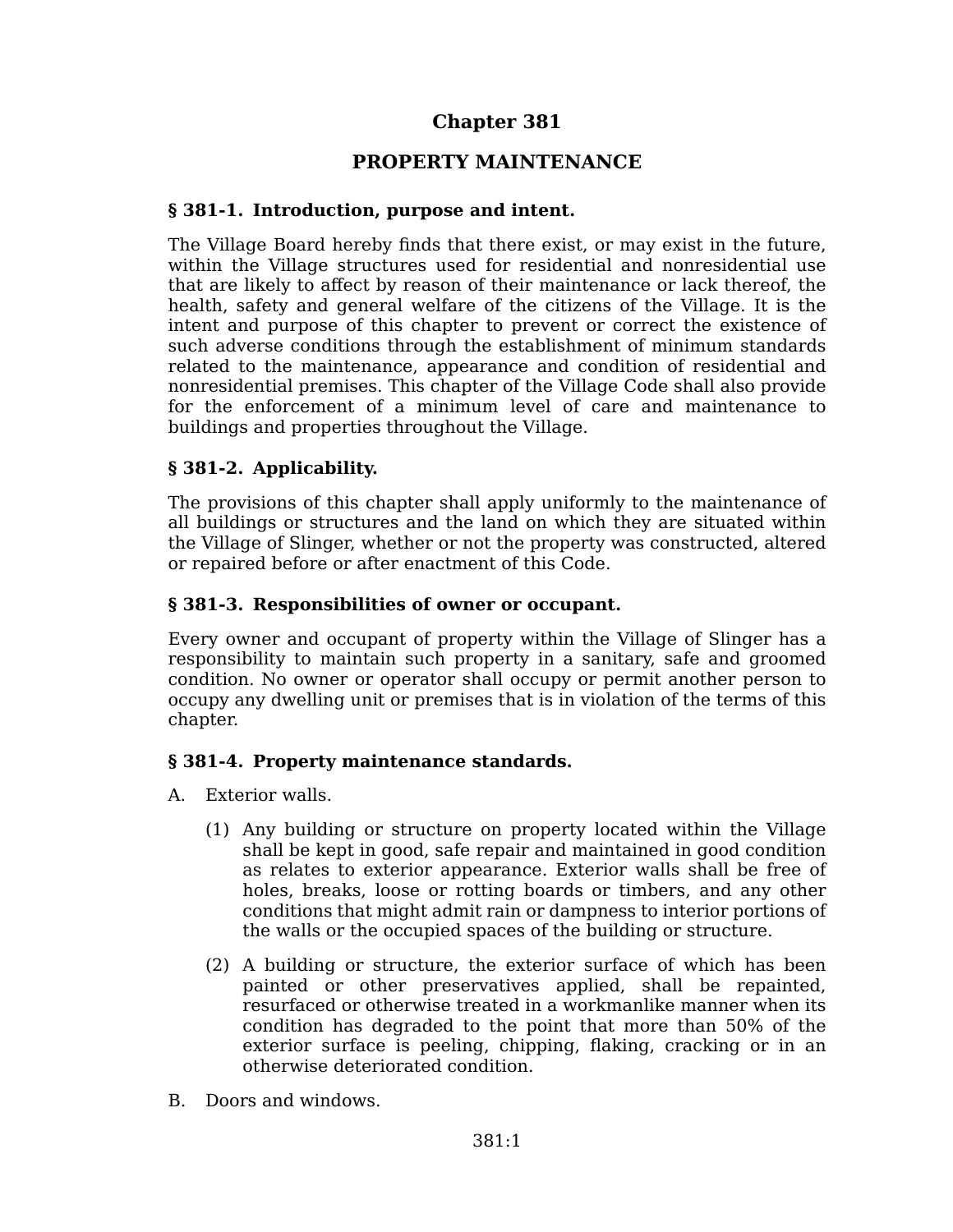- (1) Exterior doors, when closed, shall be free of holes, breaks, loose or rotting boards and any other conditions that might admit rain, snow or dampness to the interior of the building.
- (2) Windows shall be fully supplied with glass window panes or any approved substitute which is without open cracks or holes.
- C. Fences and retaining walls.
	- (1) Fences shall be properly maintained so as to avoid creating a health or safety hazard. If paint or other preservatives have been applied to the exterior surface, it shall be repainted or resurfaced or otherwise treated in a workmanlike manner when its condition has degraded to the point that more than 50% of the exterior surface of the fence is peeling, chipping, flaking or in an otherwise deteriorated condition.
	- (2) Retaining walls shall be structurally sound. No retaining walls shall be constructed or maintained in such as manner as to cause an unsafe condition or the repeated spillage of mud, gravel, or debris upon any public sidewalk, street or adjoining property.
- D. Lawn and landscaping.
	- (1) The owner or occupant of any lands in the Village shall install and maintain landscaping, plantings and other decorative surface treatments, including turf grass, so as to present an attractive appearance in all court and yard areas in accordance with generally accepted landscaping practices in southeastern Wisconsin.
	- (2) Lawns shall be maintained to a height not to exceed eight inches.
	- (3) Exceptions to these requirements include natural landscaped areas as described in § 206-4, Natural landscaped areas, and areas which are heavily wooded without lawn or turf grass within the heavily wooded areas.
	- (4) Plantings shall be maintained so as not to present hazards or a nuisance to adjoining properties or to persons or vehicles traveling on public ways and shall be maintained so as to enhance the appearance and value of the property on which located and thereby the appearance and value of the neighborhood and the Village.
	- (5) Weed control shall be regulated in accordance with Chapter 206 and § 550-90.
- E. Porches, railings, stairways, decks and patios. Outside stairs, porches, decks, patios and other appurtenances attached thereto shall be so constructed as to be safe to use and capable of supporting loads as required by the Building Code.
- F. Roofs and drainage.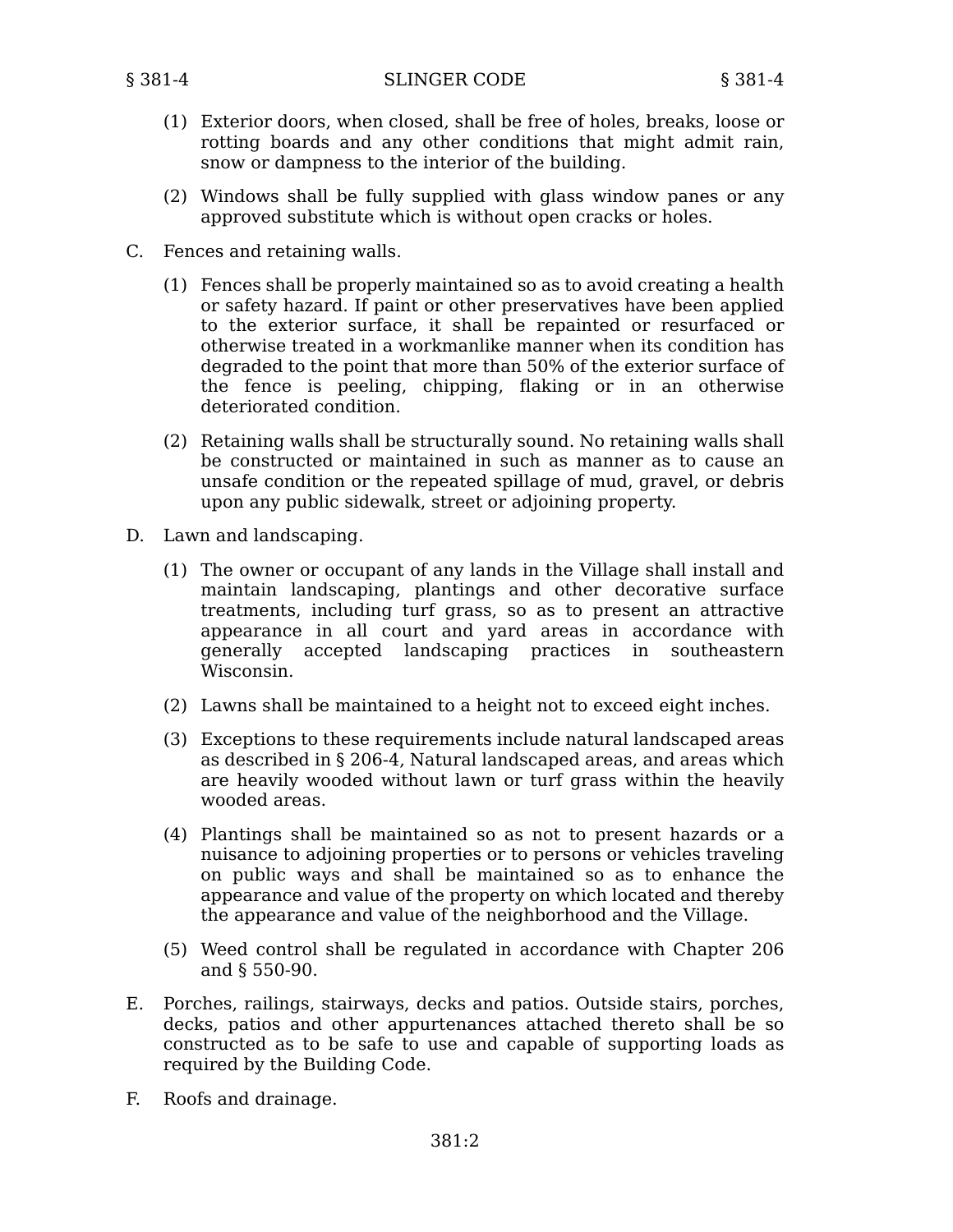- (1) Roofs shall be maintained so as not to leak, and water shall be drained and conveyed so as not to cause damage to the exterior walls, eaves, soffits and foundation.
- (2) Gutters and downspouts, when provided, shall be adequately secured and kept free of obstruction.
- G. Storage of junk or discarded property. No person shall store junk or discarded property including, but not limited to, automobiles, automobile parts, trucks, tractors, refrigerators, furnaces, washing machines, stoves, machinery or machinery parts, wood, bricks, cement blocks or other unsightly debris, except in an enclosure/building which houses such property from public view or upon permit issued by the Village Board.
- H. Weed controls. Property owners are required by law to destroy all noxious weeds and other rank growth of vegetation as defined herein, on lands in the Village which he/she owns, occupies, or controls; including lands in street rights-of-way between the property line and the roadway pavement.

#### **§ 381-5. Administration and enforcement.**

- A. The Building Inspector shall enforce the provisions of this chapter and is authorized to prepare and distribute any procedural rules deemed necessary to administer the purposes of this chapter. The Building Inspector is further authorized to make inspections in response to a complaint of an alleged violation of this chapter.
- B. Upon receipt of a written complaint concerning the maintenance of property in the Village, the Building Inspector shall conduct a review of the complaint that will include a visit to the subject property. The Building Inspector may also initiate a violation review on their own action if necessary. If the Building Inspector's review finds that a violation does exist, they shall issue a notice in writing via first-class mail setting forth the alleged violation and advising the owner, occupant or agent that the violation must be corrected. The notice shall also include a specified time period within which the correction must be completed.
- C. If the violation has not been corrected within the time allowed, the Building Inspector may issue a citation on the property owner for the violation.

### **§ 381-6. Violations and penalties.**

Any person who violates the provisions of this chapter shall be subject to a penalty as provided in § 1-2 of the Village Code (Section 21.09).